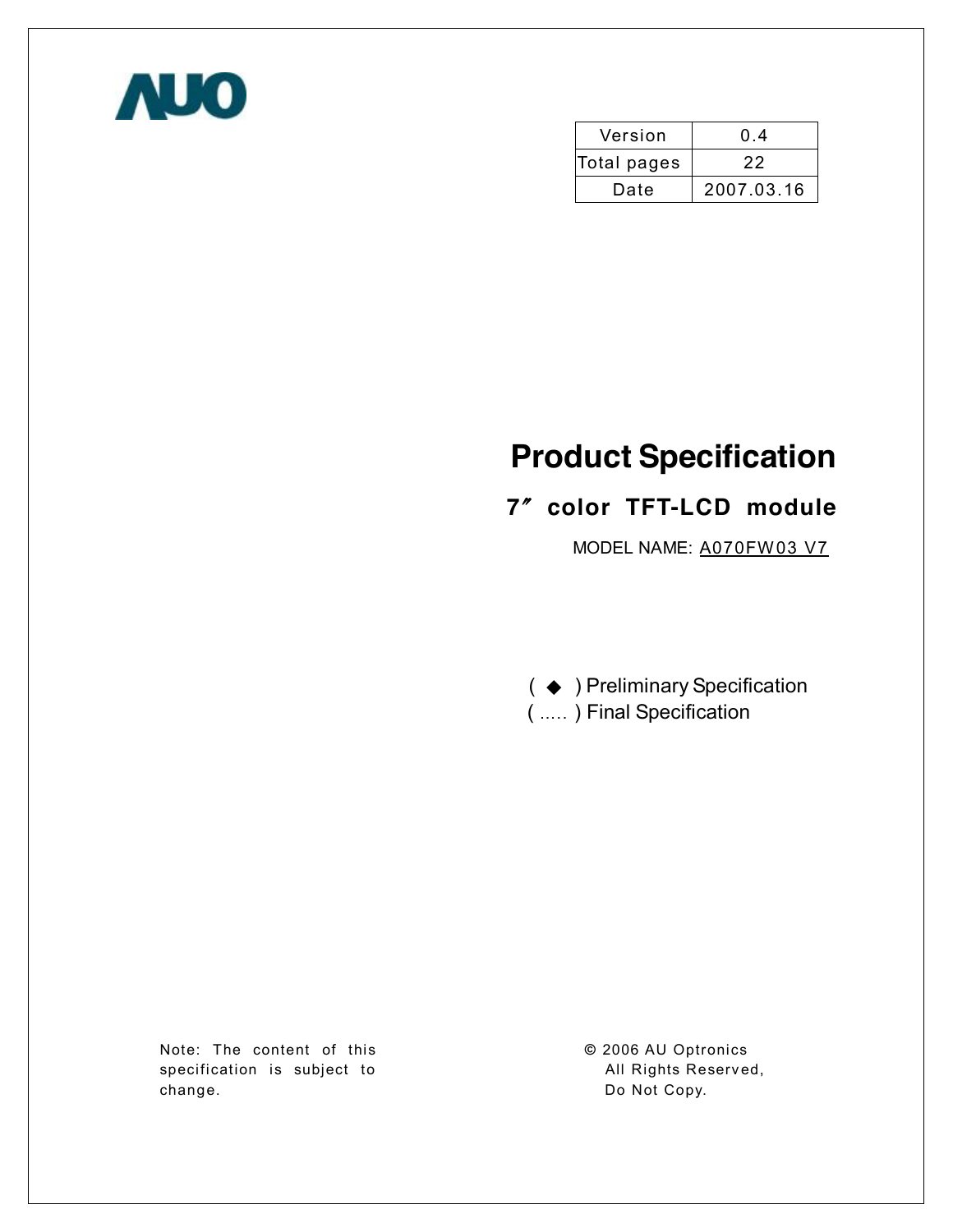

# Record of Revision

| Version | Revise Date Page |                | Content                                                                   |
|---------|------------------|----------------|---------------------------------------------------------------------------|
| $0.0\,$ | 30/Nov/2006      |                | First draft.                                                              |
| 0.1     | 2/Jan/2007       | 10             | Revise brightness to 280nits(typ.)                                        |
|         |                  |                | 14,15 Update outline drawing                                              |
|         |                  |                | Update LED cable length to 130mm<br>$\qquad \qquad \blacksquare$          |
|         |                  |                | Change LED connector to MOLEX- 51021-0200<br>$\qquad \qquad \blacksquare$ |
| 0.2     | 8/Jan/2007       | 10             | Modify min. and max. value of White chromaticity                          |
|         |                  |                | Add uniformity data                                                       |
| 0.3     | 25/Jan/2007      | $\overline{7}$ | Modify LED lifetime to 20,000 hours                                       |
| 0.4     | 16/Mar/2007      | $\overline{7}$ | Add max. and min. LED lightbar voltage                                    |
|         |                  |                |                                                                           |
|         |                  |                |                                                                           |
|         |                  |                |                                                                           |
|         |                  |                |                                                                           |
|         |                  |                |                                                                           |
|         |                  |                |                                                                           |
|         |                  |                |                                                                           |
|         |                  |                |                                                                           |
|         |                  |                |                                                                           |
|         |                  |                |                                                                           |
|         |                  |                |                                                                           |
|         |                  |                |                                                                           |
|         |                  |                |                                                                           |
|         |                  |                |                                                                           |
|         |                  |                |                                                                           |
|         |                  |                |                                                                           |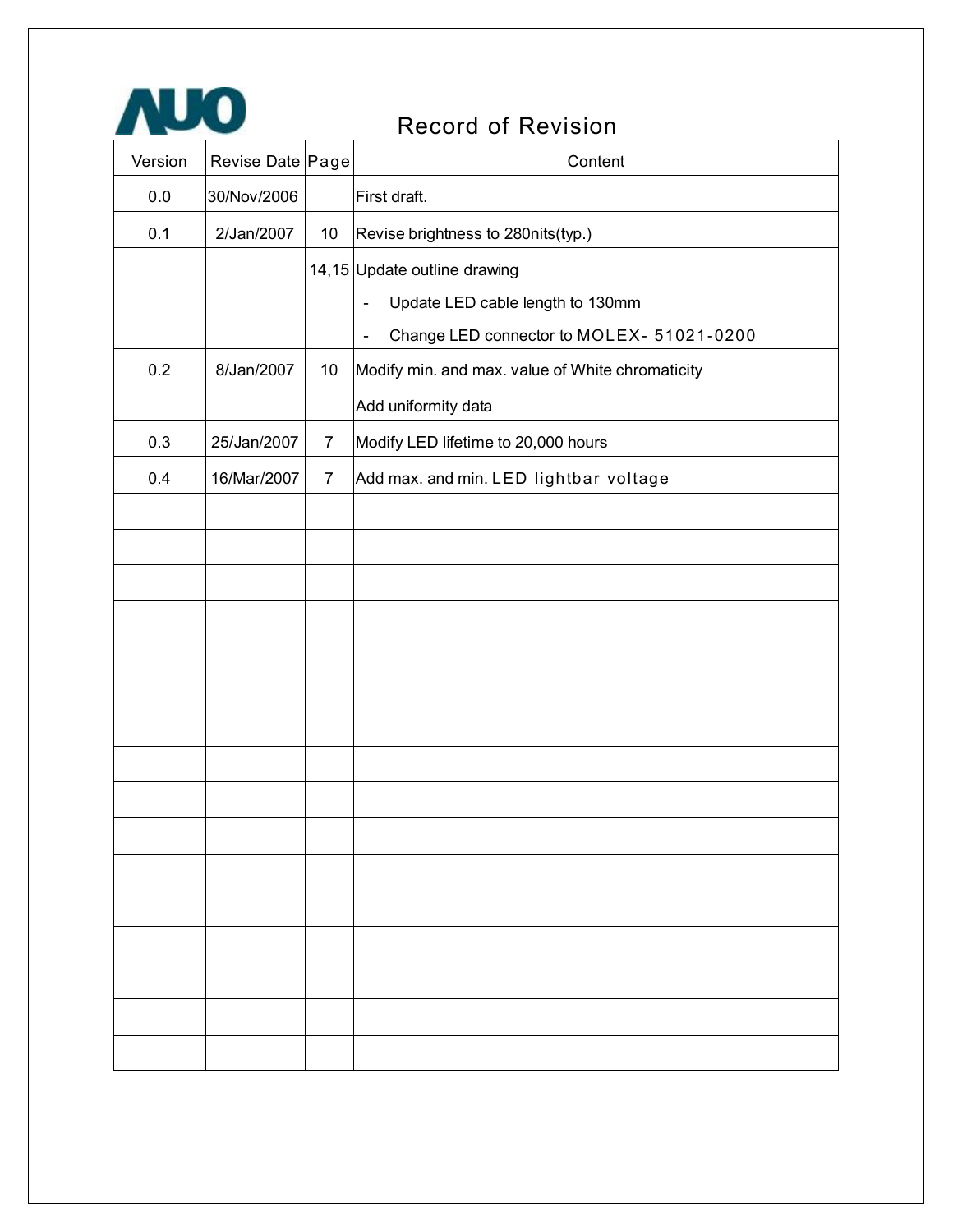

### **Contents:**

|  | <b>P10</b> |
|--|------------|
|  |            |
|  |            |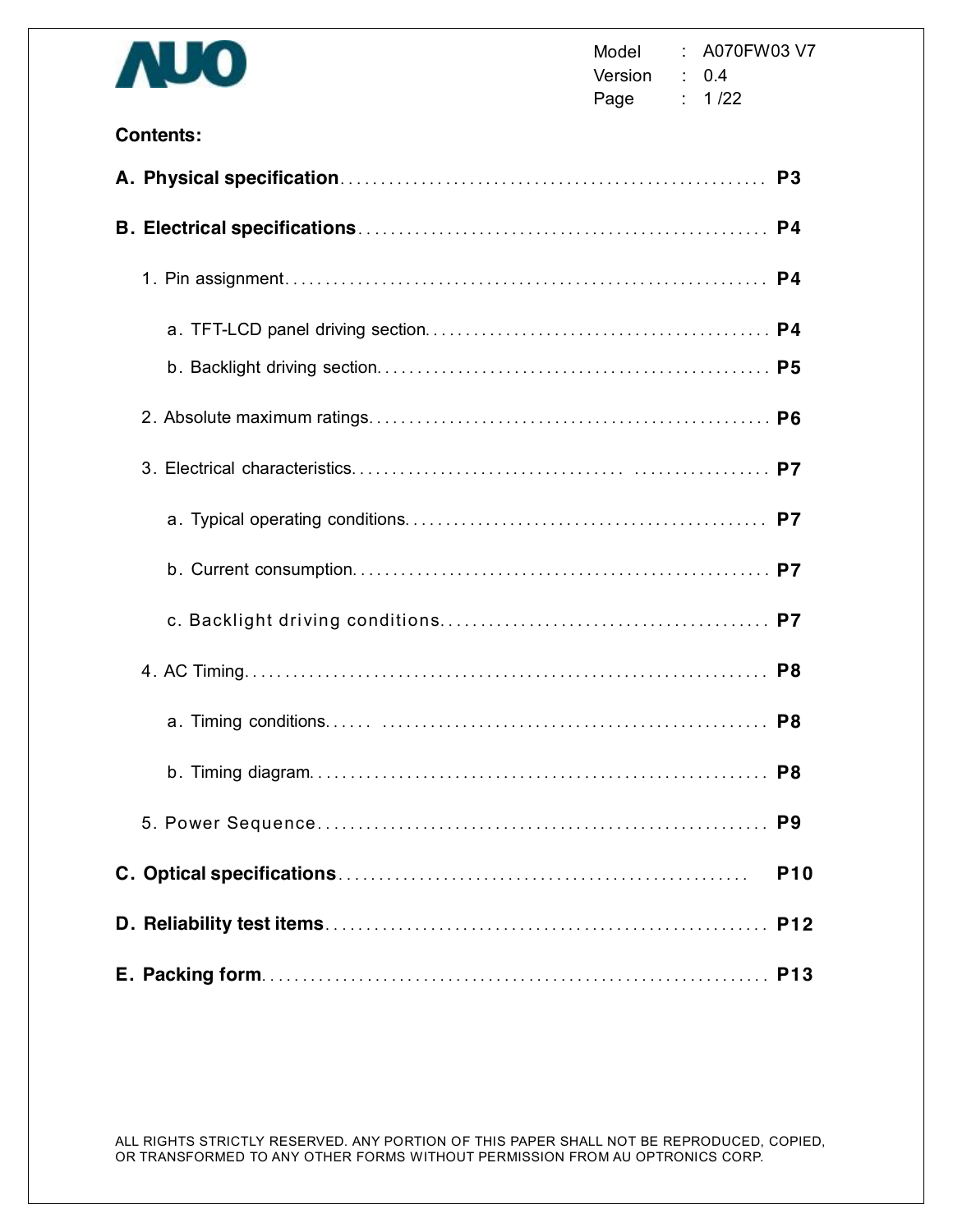

Model : A070FW03 V7 Version : 0.4 Page : 2/22

# **Appendix:**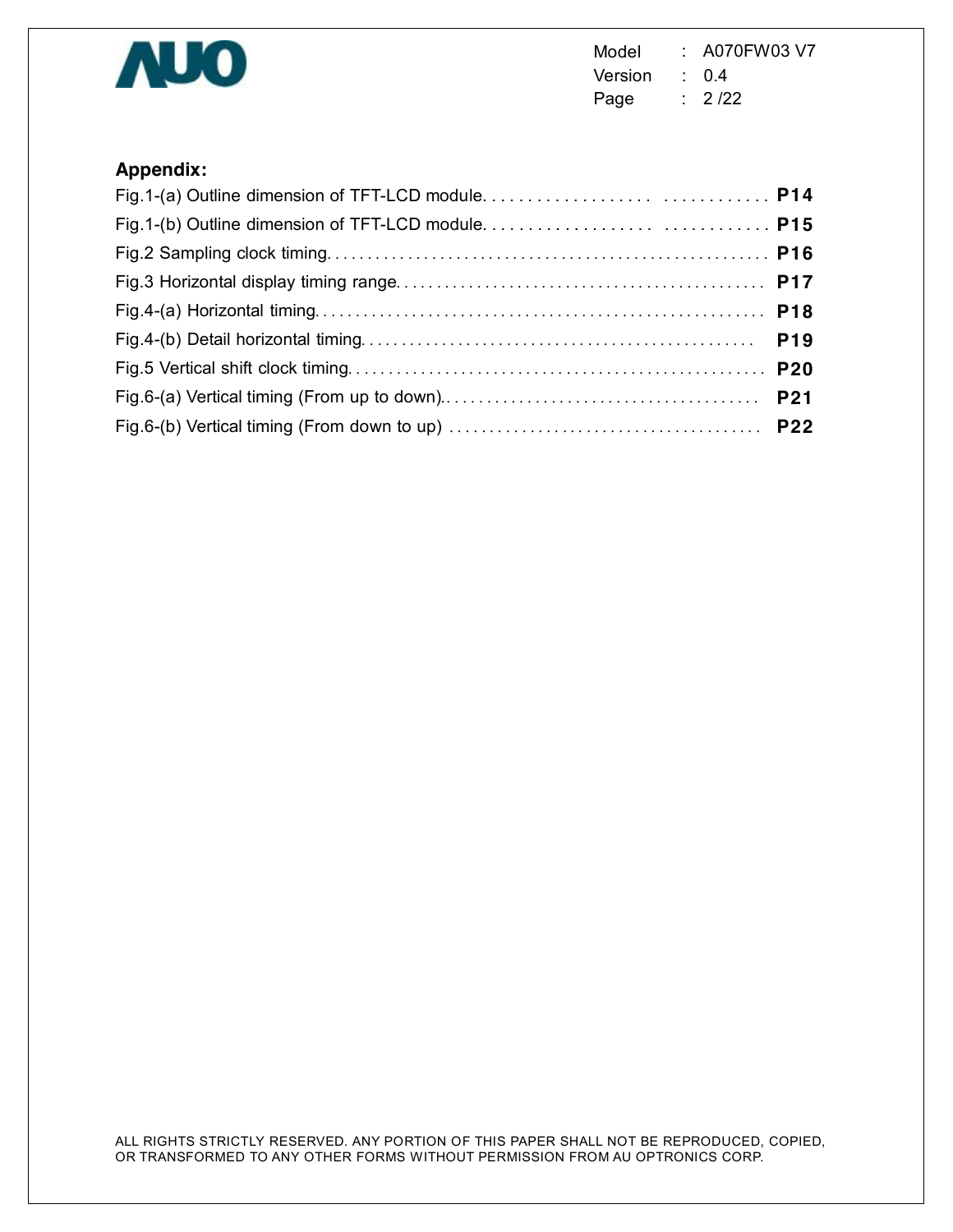

# **A. Physical specifications**

| NO.            | <b>Item</b>              | <b>Specification</b>      | <b>Remark</b> |
|----------------|--------------------------|---------------------------|---------------|
| 1              | Display resolution (dot) | 1440(W)×234(H)            |               |
| 2              | Active area (mm)         | 154.08(W)×86.58(H)        |               |
| 3              | Screen size (inch)       | 7.0(Diagonal)             |               |
| $\overline{4}$ | Dot pitch (mm)           | $0.107(W)\times 0.370(H)$ |               |
| 5              | Color configuration      | R. G. B. stripe           | Note 1        |
| 6              | Overall dimension (mm)   | 164.9 (W)×100(H)×5.7(D)   | Note 2        |
| $\overline{7}$ | Weight (g)               | 153.5                     |               |
| 8              | Surface treatment        | AG (25%)                  |               |
| 9              | Backlight unit           | LED                       |               |

Note 1: Below figure shows the dot stripe arrangement.



Note 2: Refer to Fig. 1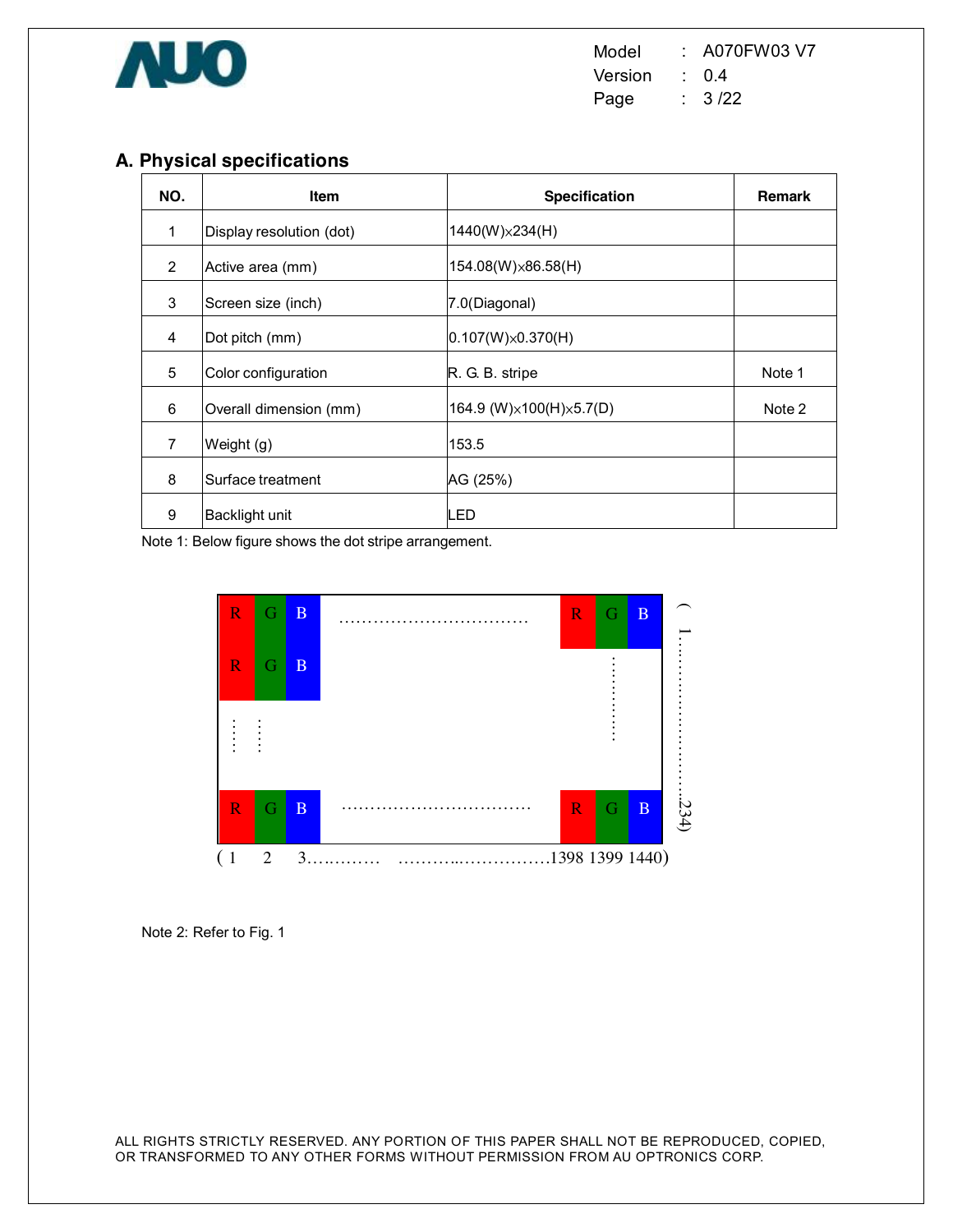

Model : A070FW03 V7 Version : 0.4 Page : 4/22

# **B. Electrical specifications**

- 1.Pin assignment
	- a. TFT-LCD panel driving section

| Pin no            | <b>Symbol</b>    | VO                       | <b>Description</b>                                      | <b>Remark</b> |
|-------------------|------------------|--------------------------|---------------------------------------------------------|---------------|
| 1                 | <b>GND</b>       | -                        | Ground for logic circuit                                |               |
| 2                 | $V_{\rm CC}$     | $\mathbf{I}$             | Supply voltage of logic control circuit for scan driver |               |
| 3                 | $V_{GL}$         | L                        | Negative power for scan driver                          |               |
| 4                 | $V_{GH}$         | I                        | Positive power for scan driver                          |               |
| 5                 | <b>STVR</b>      | I/O                      | Vertical start pulse                                    | Note 1        |
| 6                 | <b>STVL</b>      | 1/O                      | Vertical start pulse                                    | Note 1        |
| $\overline{7}$    | <b>CKV</b>       | $\mathsf{I}$             | Shift clock input for scan driver                       |               |
| 8                 | U/D              | L                        | UP/DOWN scan control input                              | Note $1,2$    |
| 9                 | <b>OEV</b>       | T                        | Output enable input for scan driver                     |               |
| 10                | <b>VCOM</b>      | $\mathbf{I}$             | Common electrode driving signal                         |               |
| 11                | <b>VCOM</b>      | T                        | Common electrode driving signal                         |               |
| $12 \overline{ }$ | L/R              | $\mathbf{I}$             | LEFT/RIGHT scan control input                           | Note $1,2$    |
| 13                | <b>MOD</b>       | L                        | Sequential sampling and simultaneous sampling setting   | Note 3        |
| 14                | OEH              | L                        | Output enable input for data driver                     |               |
| 15                | <b>STHL</b>      | I/O                      | Start pulse for horizontal scan line                    | Note 1        |
| 16                | <b>STHR</b>      | I/O                      | Start pulse for horizontal scan line                    | Note 1        |
| 17                | CPH <sub>3</sub> | $\mathbf{I}$             | Sampling and shifting clock pulse for data driver       |               |
| 18                | CPH <sub>2</sub> | T                        | Sampling and shifting clock pulse for data driver       |               |
| 19                | CPH <sub>1</sub> | L                        | Sampling and shifting clock pulse for data driver       |               |
| 20                | $V_{\rm CC}$     | $\mathbf{I}$             | Supply voltage of logic control circuit for data driver |               |
| 21                | <b>GND</b>       | -                        | Ground for logic circuit                                |               |
| 22                | <b>VR</b>        | $\overline{\phantom{a}}$ | Alternated video signal input(Red)                      |               |
| 23                | VG               | $\mathsf{I}$             | Alternated video signal input(Green)                    |               |
| 24                | VB               | T                        | Alternated video signal input(Blue)                     |               |
| 25                | AV <sub>DD</sub> | $\mathbf{I}$             | Supply voltage for analog circuit                       |               |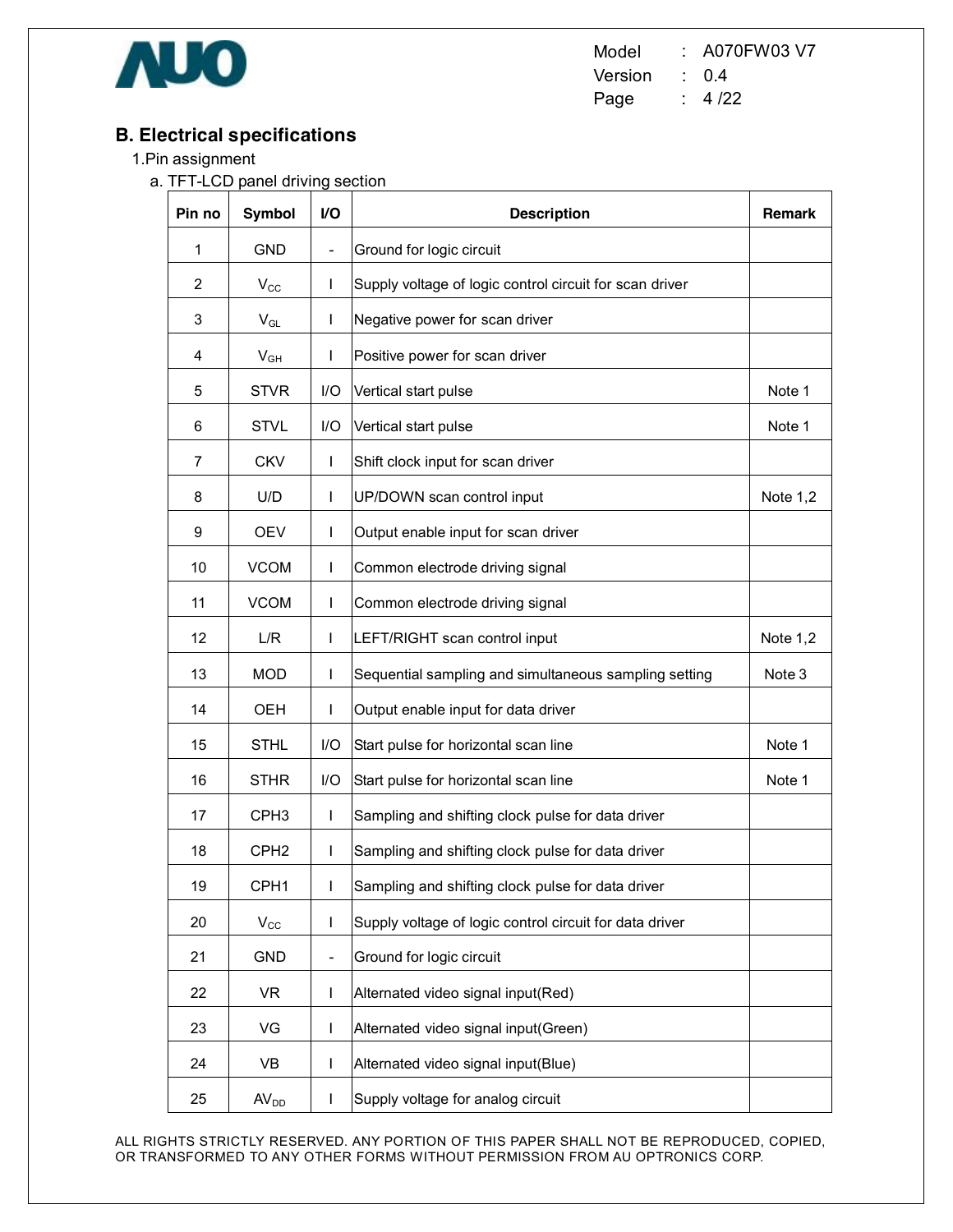

| Model   | : A070FW03 V7    |
|---------|------------------|
| Version | $\therefore$ 0.4 |
| Page    | : 5/22           |

| 26 | $AV_{SS}$ | $\overline{\phantom{0}}$ | Ground for analog circuit |  |
|----|-----------|--------------------------|---------------------------|--|

Note 1: Selection of scanning mode (please refer to the following table)

| Setting of scan<br>control input |                            |             |             | IN/OUT state for start pulse |             | <b>Scanning direction</b>                 |  |
|----------------------------------|----------------------------|-------------|-------------|------------------------------|-------------|-------------------------------------------|--|
| U/D                              | L/R                        | <b>STVR</b> | <b>STVL</b> | <b>STHR</b>                  | <b>STHL</b> |                                           |  |
| <b>GND</b>                       | $V_{\rm CC}$               | OUT         | IN          | OUT                          | IN          | IFrom up to down, and from left to right. |  |
| $V_{\rm CC}$                     | <b>GND</b>                 | ΙN          | OUT         | IN                           | <b>OUT</b>  | From down to up, and from right to left.  |  |
| <b>GND</b>                       | <b>GND</b>                 | OUT         | IN          | IN                           | <b>OUT</b>  | From up to down, and from right to left.  |  |
| $\mathsf{V}_{\mathsf{CC}}$       | $\mathsf{V}_{\mathsf{CC}}$ | ΙN          | <b>OUT</b>  | OUT                          | IN          | From down to up, and from left to right.  |  |

IN: Input; OUT: Output.

Note 2: Definition of scanning direction.





Note 3: MOD = H: Simultaneous sampling.

MOD = L: Sequential sampling.

Please set CPH2 and CPH3 to GND when MOD = H.

b. Backlight driving section (Refer to Figure 1)

| No. | <b>Symbol</b> | VO. | <b>Description</b>                             | <b>Remark</b> |
|-----|---------------|-----|------------------------------------------------|---------------|
|     | HI            |     | Power supply for backlight unit (High voltage) | $- -$         |
|     | GND           |     | Ground for backlight unit                      | $- -$         |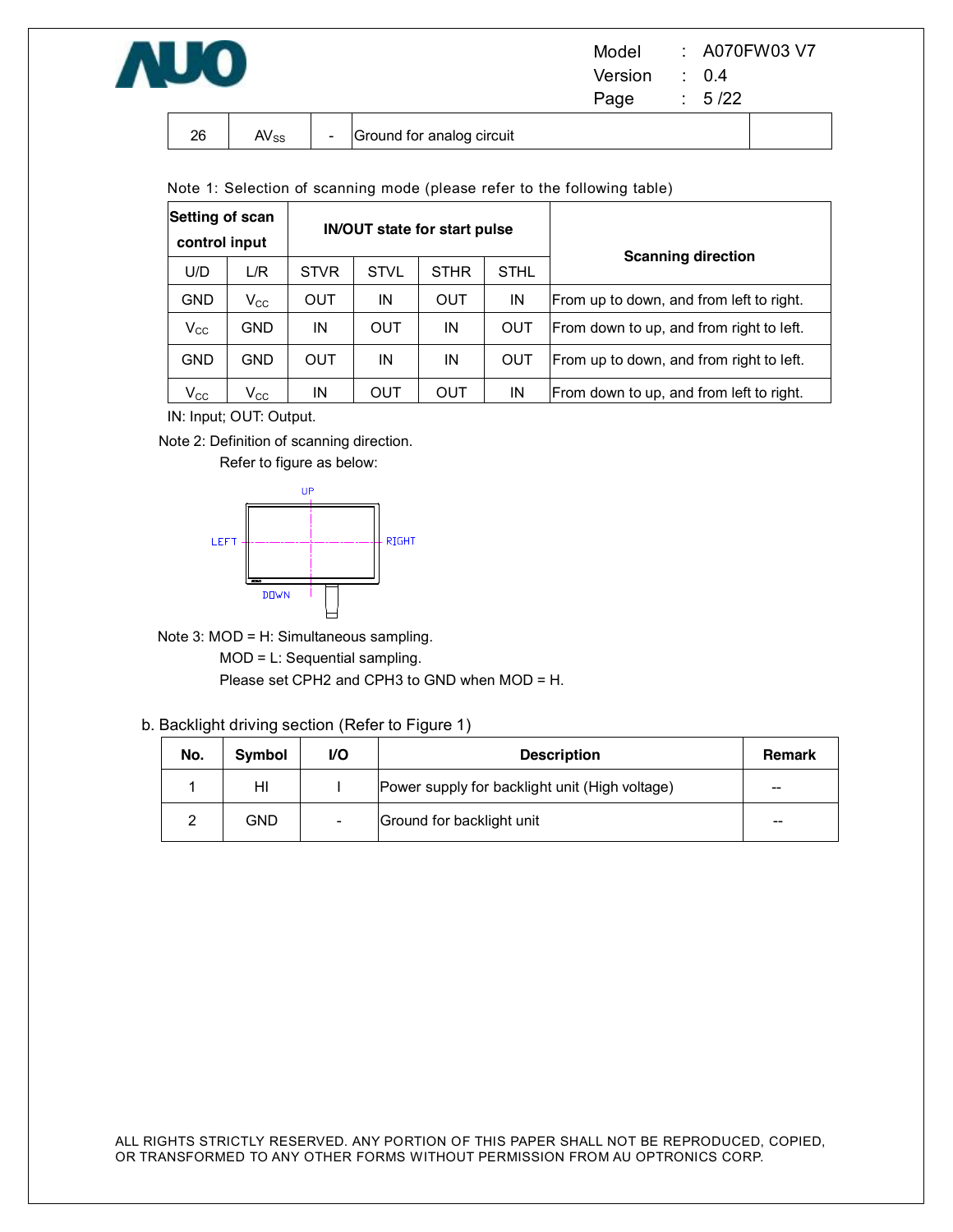

Model : A070FW03 V7 Version : 0.4

Page : 6 /22

#### 2. Absolute maximum ratings

| Item                         | Symbol                     | <b>Condition</b> | Min.                         | Max.                 | Unit         | Remark     |
|------------------------------|----------------------------|------------------|------------------------------|----------------------|--------------|------------|
|                              | $V_{\rm CC}$               | $GND=0$          | $-0.3$                       | $\overline{7}$       | V            |            |
| Power voltage                | AV <sub>DD</sub>           | $AV_{SS} = 0$    | $-0.3$                       | $\overline{7}$       | $\vee$       |            |
|                              | $\mathsf{V}_{\mathsf{GH}}$ | $GND=0$          | $-0.3$                       | 18                   | V            |            |
|                              | $\mathsf{V}_{\mathsf{GL}}$ |                  | $-15$                        | 0.3                  | $\vee$       |            |
|                              | $V_{GH}-V_{GL}$            |                  | $\qquad \qquad \blacksquare$ | 33                   | $\vee$       |            |
| Input signal voltage         | $V_i$                      |                  | $-0.3$                       | $AVDD+0.3$           | V            | Note 1     |
|                              | $V_{1}$                    |                  | $-0.3$                       | $V_{\text{CC}}$ +0.3 | $\vee$       | Note 2     |
|                              | <b>VCOM</b>                |                  | $-2.9$                       | 5.2                  | $\vee$       |            |
| Storage Temperature          | Tstg                       |                  | $-30$                        | $+85$                | $\rm{C}$     | Note 3     |
| <b>Operation Temperature</b> | Top                        | Surface          | $-20$                        | $+70$                | $^{\circ}$ C | Note $3,4$ |
| LED Max. Rating Current      | $I_{LED}$                  |                  |                              | 25                   | mA           |            |

Note 1: VR, VG, VB.

Note 2: STHL, STHR, OEH, L/R, CPH1~CPH3, STVR, STVL, OEV, CKV, U/D.

Note 3: The temperature of panel surface must not exceed this rating

Note 4: The operating temperature assures only driving. Contrast, response time, the other display quality is judgment at 25℃.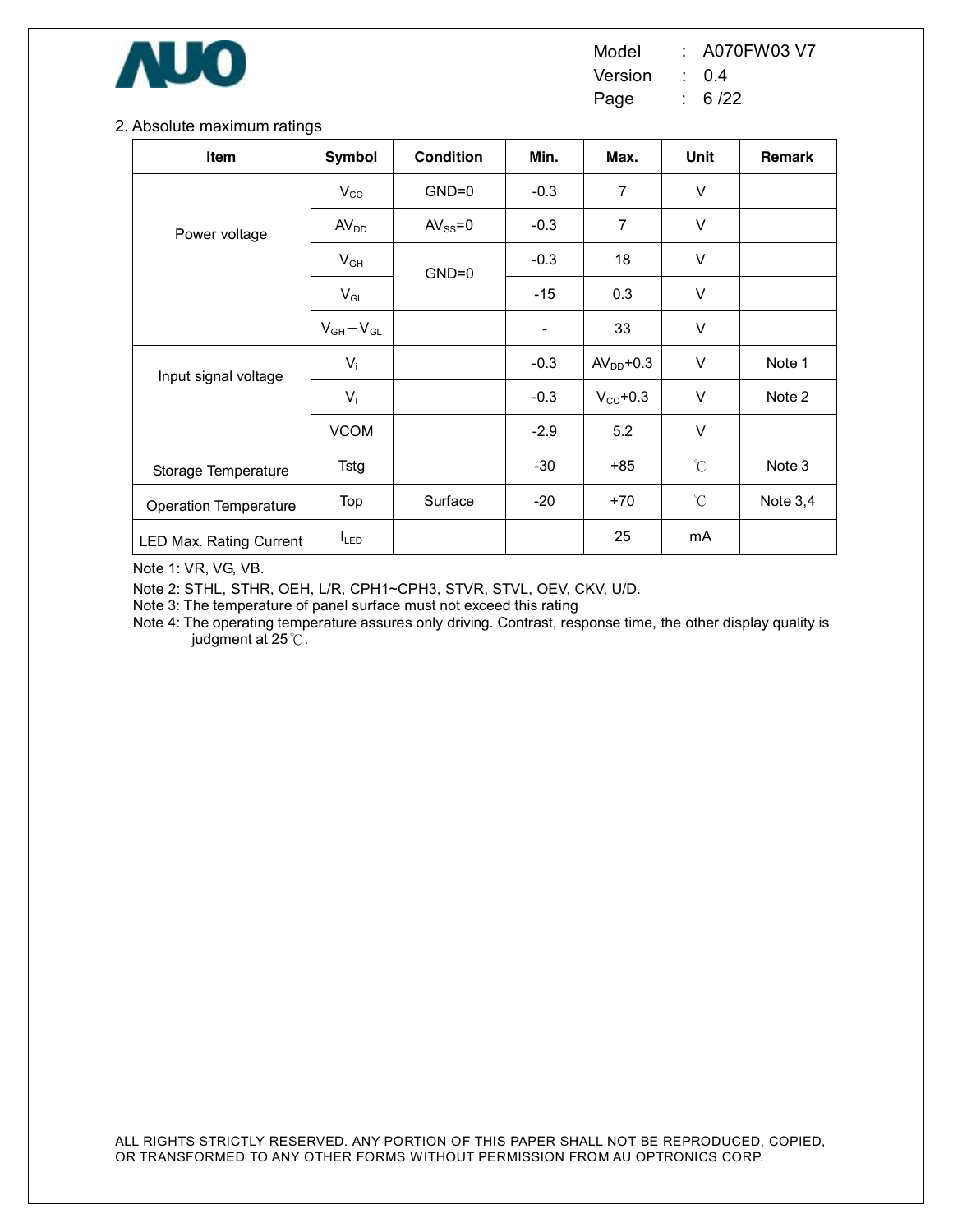

3. Electrical characteristics

a. Typical operating conditions (GND=AVss=0V, Note 4 )

| ノじ               | Item         | Symbol                     | Min.                     | Typ.                     | Max.                     | Unit          | <b>Remark</b>        |
|------------------|--------------|----------------------------|--------------------------|--------------------------|--------------------------|---------------|----------------------|
|                  |              | $V_{\rm CC}$               | 3                        | 5                        | 5.5                      | V             |                      |
|                  |              | AV <sub>DD</sub>           | 4.5                      | 5                        | 5.5                      | V             |                      |
|                  | Power supply | $V_{GH}$                   | 14.3                     | 15                       | 15.7                     | V             |                      |
|                  |              | $V_{GL}$                   | $-10.5$                  | $-10$                    | $-9.5$                   | V             |                      |
| Video signal     |              | $V_{iA}$                   | 0.4                      | $\overline{\phantom{a}}$ | $AVDD-0.4$               | V             | Note 1               |
| amplitude        | (VR, VG, VB) | $V_{iAC}$                  | $\overline{\phantom{a}}$ | 3                        | $\overline{\phantom{a}}$ | V             | AC component         |
|                  |              | $V_{\text{IDC}}$           | ۰                        | AV <sub>DD</sub> /2      | $\overline{\phantom{a}}$ | $\mathcal{U}$ | DC component         |
|                  |              | $V_{CAC}$                  | 3.5                      | 5.6                      | 6.5                      | $Vp-p$        | AC component, Note 2 |
| <b>VCOM</b>      |              | $V_{CDC}$                  | 1.4                      | 1.7                      | 2.0                      | V             | DC component         |
| Input<br>H Level |              | Vн                         | $0.8 V_{CC}$             |                          | $V_{\rm CC}$             | V             |                      |
| signal           |              |                            |                          |                          |                          |               | Note 3               |
| voltage          | L Level      | $\mathsf{V}_{\mathsf{IL}}$ | $\pmb{0}$                |                          | $0.2 V_{CC}$             | V             |                      |

Note 1: Refer to Fig.4- (a).

Note 2: Adjusting the AC component of VCOM could change the brightness of LCD panel. Note 3: STHL, STHR, OEH, L/R, CPH1~CPH3, STVR, STVL, OEV, CKV, U/D.

Note 4: Be sure to apply GND,  $V_{\text{CC}}$  and  $V_{\text{GL}}$  to the LCD first, and then apply  $V_{\text{GH}}$ .

b. Current consumption (GND=AVss=0V)

| <b>Parameter</b>         | Symbol          | <b>Condition</b> | Min.                     | Typ. | Max. | Unit      | <b>Remark</b> |
|--------------------------|-----------------|------------------|--------------------------|------|------|-----------|---------------|
| Current<br>for<br>driver | $I_{GH}$        | $V_{GH} = 15V$   | $\overline{\phantom{a}}$ | 0.20 | 0.5  | <b>MA</b> |               |
|                          | l <sub>GL</sub> | $V_{GL} = -10V$  | $\overline{\phantom{a}}$ | 0.80 | 1.5  | <b>MA</b> |               |
|                          | ICC             | $V_{CC} = 5V$    | $\overline{\phantom{a}}$ | 3.0  | 6.0  | <b>MA</b> |               |
|                          | <b>I</b> DD     | $AVDD=5V$        | $\overline{\phantom{a}}$ | 17.0 | 30   | <b>MA</b> |               |

#### c. Backlight driving conditions

| <b>Parameter</b>            | Symbol | Min.   | Typ. | Max.  | Unit | Remark  |
|-----------------------------|--------|--------|------|-------|------|---------|
| LED Lightbar Current        |        | $---$  | 160  | $---$ | mA   | $---$   |
| <b>LED Lightbar Voltage</b> | V,     | 10     | 12   | 12    |      | $---$   |
| LED Life Time               |        | 20,000 | ---  | ---   | Hr   | $- - -$ |

Note 1: LED backlight is 21 pcs of LED lightbar type.



Note 2: Definition of "LED Lifetime": brightness is decreased to 50% of the initial value. LED Lifetime is

restricted under normal condition, ambient temperature = 25 ℃ and LED voltage = 12V.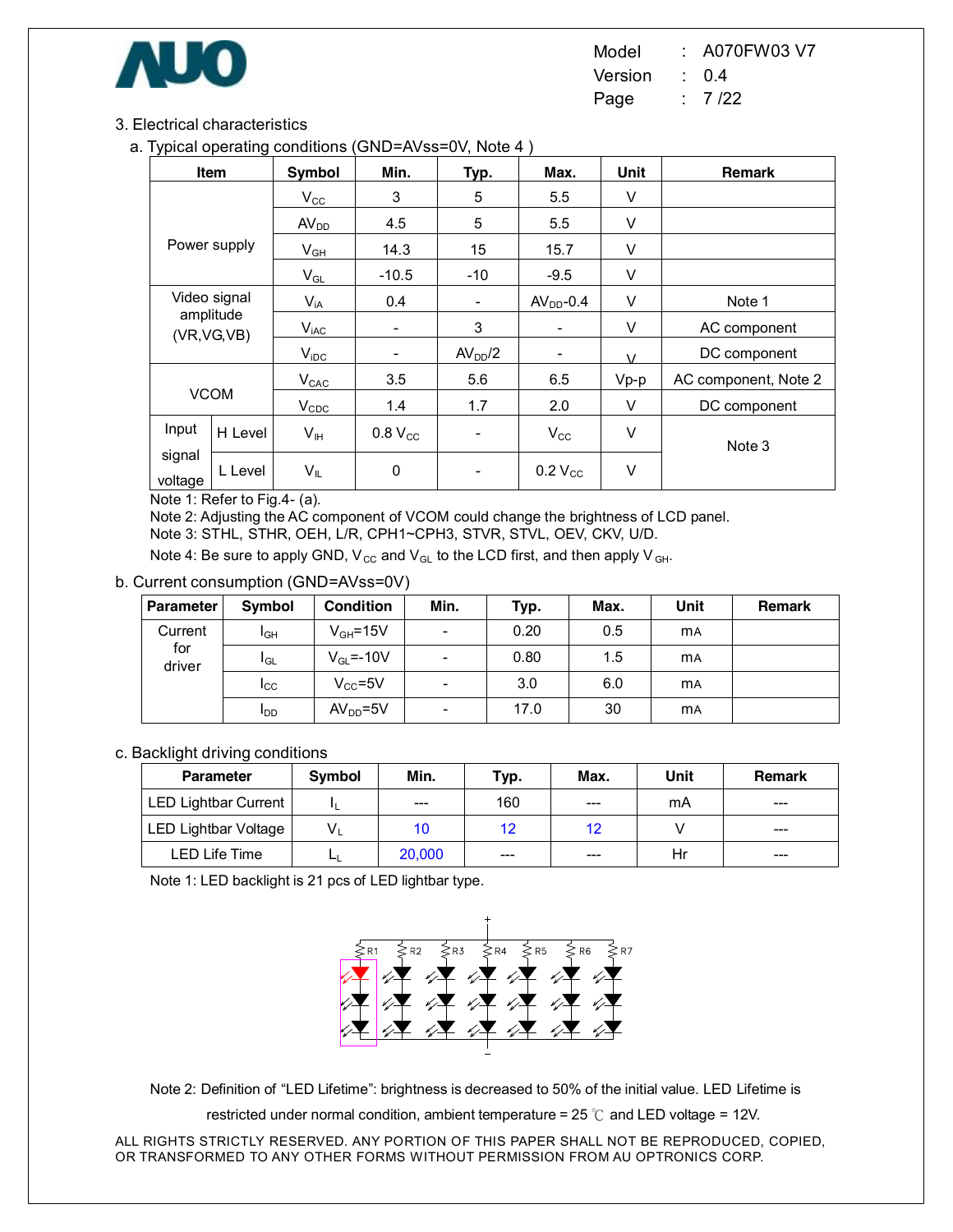

Model : A070FW03 V7 Version : 0.4 Page : 8 /22

### 4. AC Timing

a. Timing conditions

| <b>Parameter</b>                | <b>Symbol</b>                       | Min.                     | Typ.                     | Max.                     | Unit.              | Remark     |
|---------------------------------|-------------------------------------|--------------------------|--------------------------|--------------------------|--------------------|------------|
| Rising time                     | $t_{r}$                             |                          |                          | 10                       | ns                 | Note 1     |
| Falling time                    | $t_f$                               |                          |                          | 10                       | ns                 | Note 1     |
| High and low level pulse width  | $t_{\text{CPH}}$                    | 99                       | 103                      | 107                      | ns                 | CPH1~CPH3  |
| CPH pulse duty                  | $t_{\text{CWH}}$                    | 40                       | 50                       | 60                       | $\%$               | CPH1~CPH3  |
| CPH pulse delay                 | $t_{C12}$<br>$t_{C23}$<br>$t_{C31}$ | 30                       | $t_{CPH}/3$              | $t_{CPH}/2$              | ns                 | CPH1~CPH3  |
| STH setup time                  | $t_{\scriptscriptstyle\text{SUH}}$  | 20                       | $\overline{a}$           | $\overline{a}$           | ns                 | STHR, STHL |
| STH hold time                   | $t_{HDH}$                           | 20                       | $\overline{\phantom{0}}$ | $\overline{\phantom{0}}$ | <b>Ns</b>          | STHR, STHL |
| STH pulse width                 | $t_{\scriptscriptstyle\text{STH}}$  | $\overline{a}$           | 1                        | $\overline{a}$           | $t_{\text{CPH}}$   | STHR, STHL |
| STH period                      | $t_H$                               | 61.5                     | 63.5                     | 65.5                     | $\mu$ S            | STHR, STHL |
| OEH pulse width                 | $t_{\text{OEH}}$                    |                          | 1.22                     |                          | $\mu$ S            | OEH        |
| Sample and hold disable time    | $t_{\text{DIS1}}$                   | $\overline{\phantom{a}}$ | 8.28                     | $\overline{\phantom{0}}$ | $\mu$ S            |            |
| OEV pulse width                 | $t_{\rm OEV}$                       |                          | 5.40                     |                          | $\mu$ s            | <b>OEV</b> |
| CKV pulse width                 | $t_{CKV}$                           | $\overline{\phantom{a}}$ | 4.18                     | $\overline{\phantom{0}}$ | $\mu$ s            | <b>CKV</b> |
| Clean enable time               | $t_{DIS2}$                          |                          | 3.74                     |                          | $\mu$ S            |            |
| Horizontal display start        | $t_{\text{SH}}$                     | $\overline{\phantom{a}}$ | $\pmb{0}$                | $\frac{1}{2}$            | $T_{\text{CPH}}/3$ |            |
| Horizontal display timing range | $t_{\text{DH}}$                     | $\overline{\phantom{a}}$ | 1440                     | $\overline{\phantom{0}}$ | $T_{\text{CPH}}/3$ |            |
| STV setup time                  | $t_{\text{SUV}}$                    | 400                      | $\overline{\phantom{0}}$ | $\frac{1}{2}$            | ns                 | STVL, STVR |
| STV hold time                   | $t_{HDV}$                           | 400                      | $\overline{\phantom{0}}$ |                          | ns                 | STVL, STVR |
| STV pulse width                 | $t_{\text{STV}}$                    | $\overline{\phantom{a}}$ | $\overline{\phantom{0}}$ | 1                        | $t_H$              | STVL, STVR |
| Horizontal lines per field      | $t_{\vee}$                          | 256                      | 262                      | 268                      | $t_{H}$            | Note 2     |
| Vertical display start          | $t_{sv}$                            |                          | 3                        | $\overline{a}$           | $t_H$              |            |
| Vertical display timing range   | $t_{\text{DV}}$                     |                          | 234                      |                          | $t_H$              |            |
| VCOM rising time                | $t_{rCOM}$                          |                          | $\overline{a}$           | 5                        | $\mu$ s            |            |
| VCOM falling time               | $t_{\text{fCOM}}$                   |                          | ÷,                       | 5                        | $\mu$ s            |            |
| VCOM delay time                 | $t_{DCOM}$                          |                          | $\overline{a}$           | 3                        | $\mu$ S            |            |
| RGB delay time                  | $t_{DRGB}$                          |                          | $\overline{\phantom{0}}$ | 1                        | $\mu$ s            |            |

Note 1: The values herein are for all of the logic signals.

Note 2: Please don't use odd horizontal lines to drive LCD panel for both odd and even field simultaneously.

#### b. Timing diagram

Please refer to the attached drawing, from Fig.2 to Fig.6.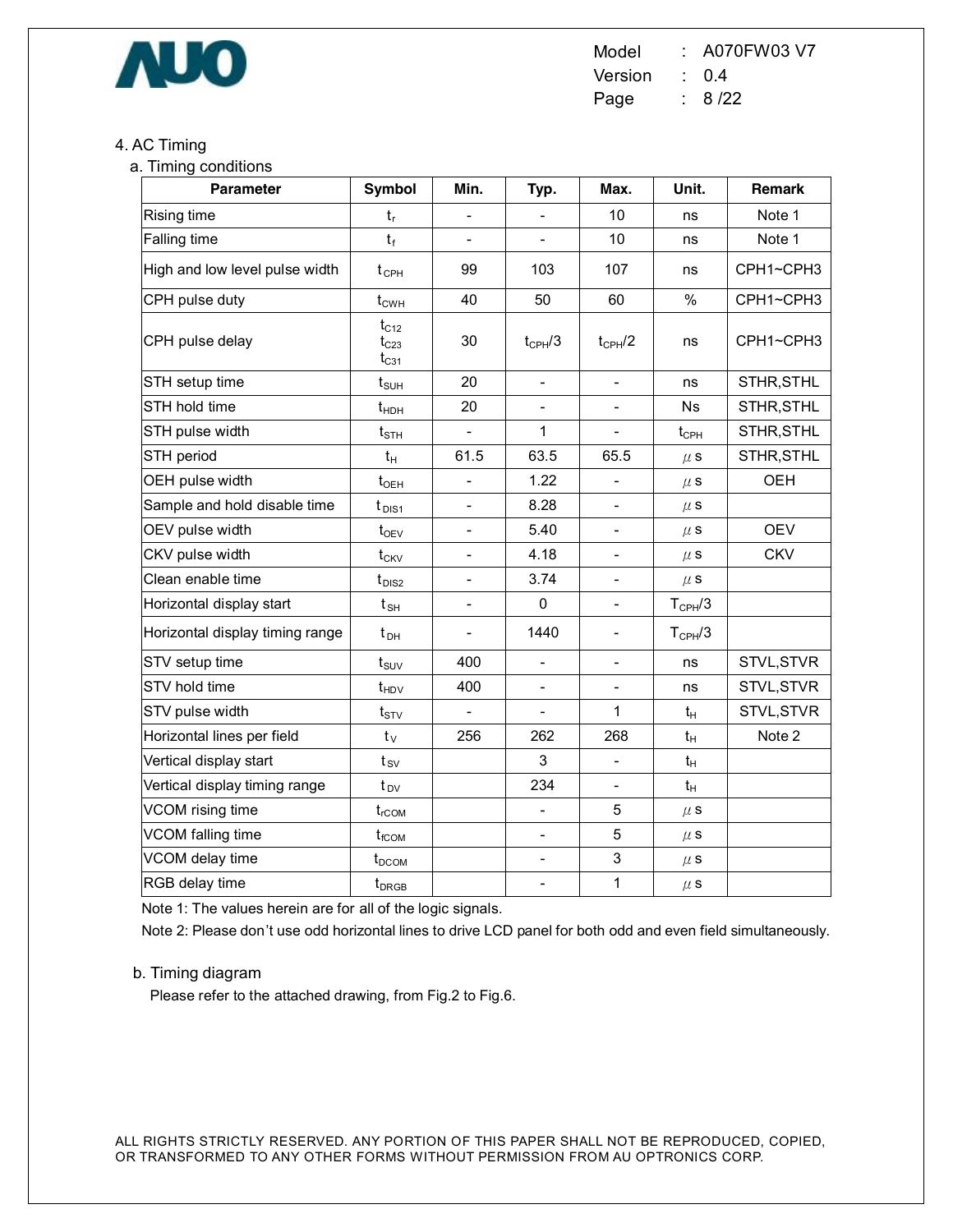

Model : A070FW03 V7 Version : 0.4 Page : 9/22

#### 5. Power Sequence

Sequence for power on/off and Signal on/off



T1  $\leq$  15ms (From 10%\*VCC to 90%\*VCC, when VCC is Low to High);

T2  $\leq$  10ms (From 90%\*VCC to 10%\*VGH, when VCC is Low to High);

T3  $\leq$  10ms (From 90%\*VGH to Video signal, when VGH is Low to High);

T4  $\leq$  10ms (From Video signal to 90%\*VGH, when VGH is High to Low);

T5  $\leq$  20ms (From 90%\*VCC to 10%\*VCC, when VCC is High to Low);

T6  $\leq$  10ms (From 10%\*VGH to 90%\*VCC, when VCC is Low to High) ;

T7  $\geq$  0.4s (From 10%\*VCC is H→L to 10%\*VCC is L→H)  $\cdot$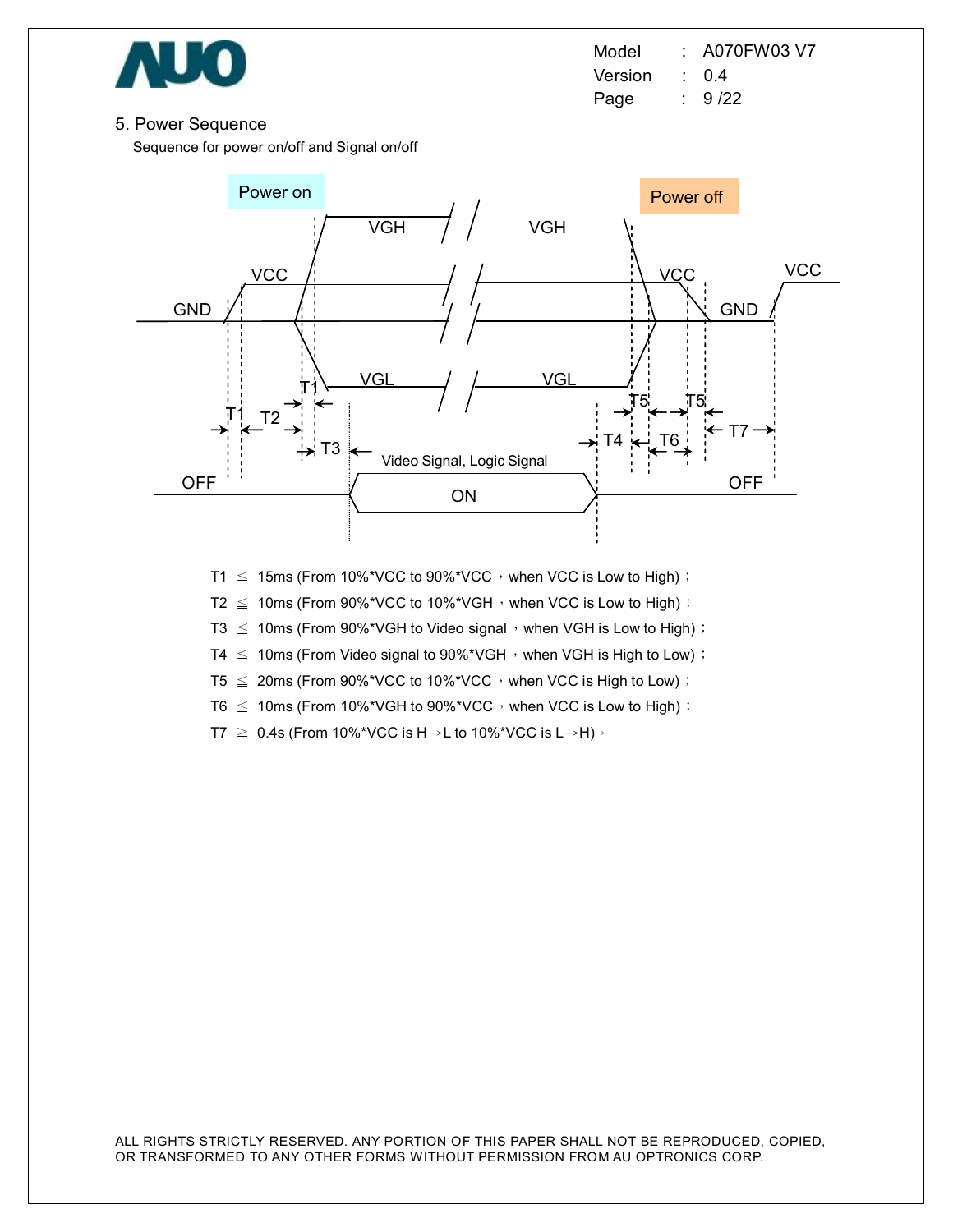

#### **Item Symbol Condition Min. Typ. Max. Unit Remark** Response time Rise Fall Tr Tf  $\theta = 0^\circ$ - 12 18 24 36 ms ms Note 3,5 Contrast ratio  $CR$  At optimized Viewing angle 300 400 - Note 4, 5 Viewing angle | Top Bottom Left Right  $CR \geq 10$ 30 50 50 50 40 65 65 65 - - - deg. Note 5, 6 Brightness YL VL=12V, 25℃ 200 280 - cd/m<sup>2</sup> Note 7  $X$   $\theta = 0^{\circ}$  0.28 0.31 0.34 White chromaticity  $Y$   $\theta = 0^{\circ}$  0.30 0.33 0.36 Note 7 Uniformity 75 80 - %

### **C. Optical specification (Note 1, Note 2)**

Note 1 : Ambient temperature =25℃. To be measured in the dark room.

Note 2 : To be measured on the center area of panel with a viewing cone of 1 °by Topcon luminance meter BM-5, after 15 minutes operation.

Note 3. Definition of response time:

The output signals of photo detector are measured when the input signals are changed from "black" to "white"(falling time) and from "white" to "black"(rising time), respectively.

The response time is defined as the time interval between the 10% and 90% of amplitudes. Refer to figure as below.

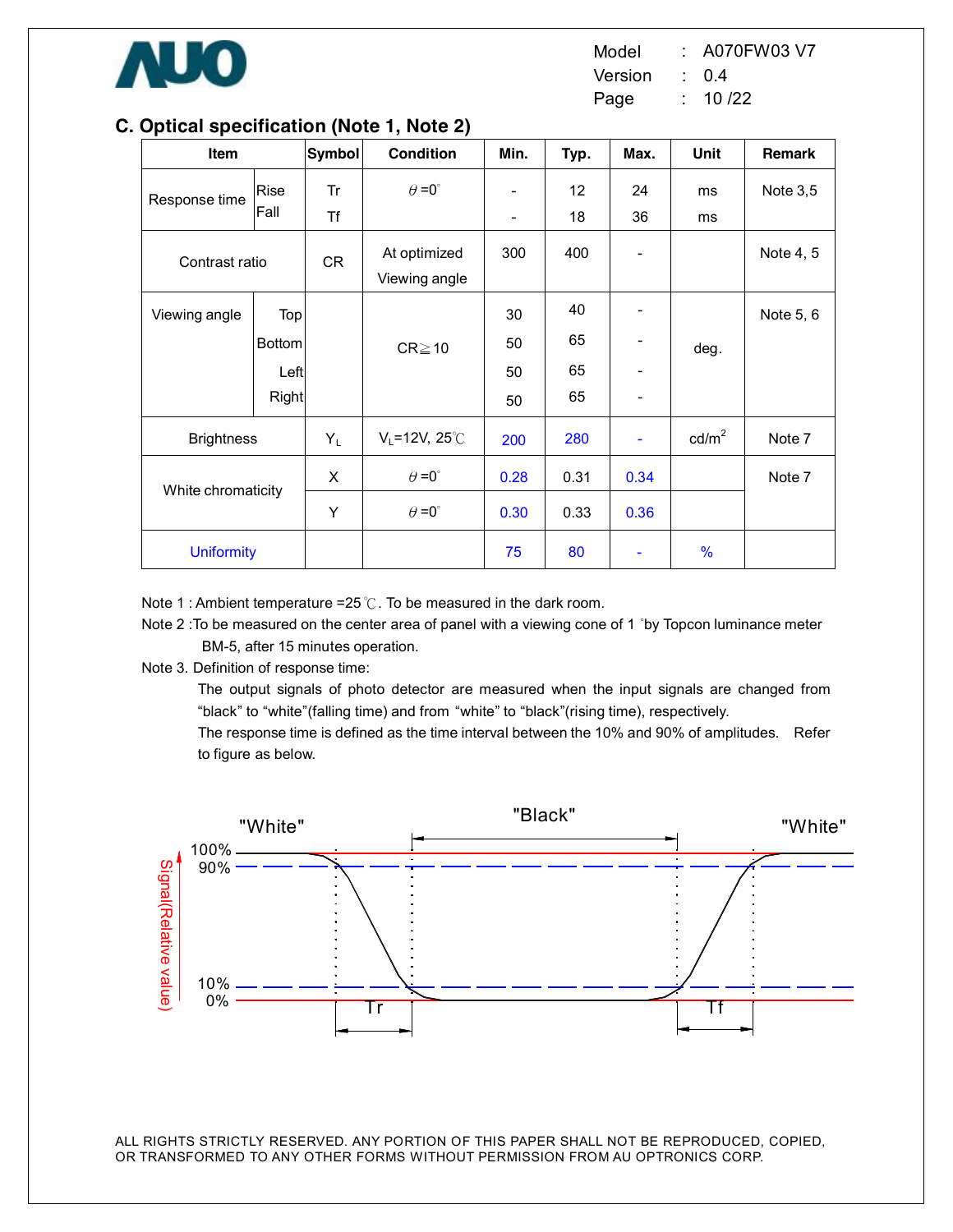

Note 4. Definition of contrast ratio:

Contrast ratio is calculated with the following formula.

Contrast ratio (CR)= Photo detector output when LCD is at "White" state Photo detector output when LCD is at "Black" state

Note 5. White  $Vi=V_{i50} + 1.5V$ 

Black  $Vi=V_{i50} \pm 2.0V$ 

" $\pm$ " means that the analog input signal swings in phase with V  $_{COM}$  signal.

" $\overline{+}$ " means that the analog input signal swings out of phase with V  $_{\text{COM}}$  signal.

 $V_{150}$ : The analog input voltage when transmission is 50%

The 100% transmission is defined as the transmission of LCD panel when all the input terminals of module are electrically opened.

Note 6. Definition of viewing angle, details please refer to figure as below.



Note 7. Measured at the center area of the panel when all the input terminals of LCD panel are electrically opened.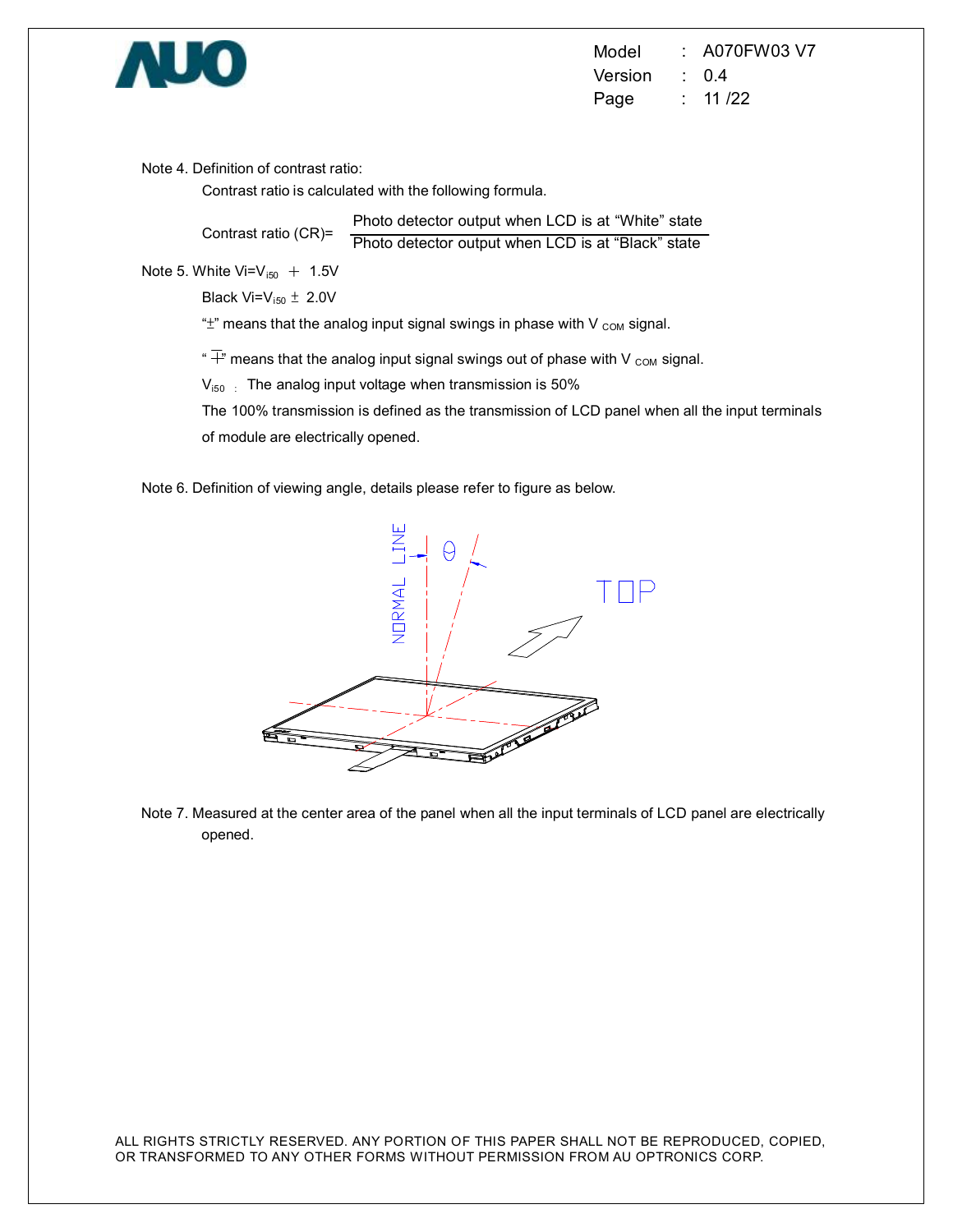

Model : A070FW03 V7 Version : 0.4 Page : 12 /22

# **D. Reliability test items (Note 1):**

Following the below condition for test criteria. Each item needs 5 piece data.

| No.            | <b>Test items</b>                  | <b>Conditions</b>                                                                                                                                                    | <b>Remark</b>                        |
|----------------|------------------------------------|----------------------------------------------------------------------------------------------------------------------------------------------------------------------|--------------------------------------|
| 1              | High temperature storage           | Ta= 85℃<br>240Hrs                                                                                                                                                    |                                      |
| 2              | Low temperature storage            | Ta= -30℃<br>240Hrs                                                                                                                                                   |                                      |
| 3              | High temperature operation         | Tp= $70^{\circ}$ C<br>240Hrs                                                                                                                                         |                                      |
| 4              | Low temperature operation          | Tp= $-20^{\circ}$ C<br>240Hrs                                                                                                                                        |                                      |
| 5              | High temperature and high humidity | Tp= $40^{\circ}$ C, 90% RH<br>240Hrs                                                                                                                                 | Operation                            |
| 6              | Heat shock                         | -10℃~60℃/200 cycles 1Hrs/cycle                                                                                                                                       | Non-operation                        |
| $\overline{7}$ | Electrostatic discharge            | $\pm 200V, 200pF(0 \Omega)$ , once for each terminal                                                                                                                 | Non-operation                        |
| 8              | Vibration                          | Frequency range<br>$:10\nthicksim55Hz$<br><b>Stoke</b><br>$: 1.5$ mm<br>: $10 - 55 - 10$ Hz<br>Sweep<br>2 hours for each direction of X, Y, Z<br>(6 hours for total) | JIS C7021,<br>$A-10$<br>Condition A  |
| 9              | Mechanical shock                   | 100G, 6ms, $\pm X, \pm Y, \pm Z$<br>3 times for each direction                                                                                                       | JIS C0041,<br>$A - 7$<br>Condition C |
| 10             | Vibration (with carton)            | Random vibration:<br>$0.015G^2$ /Hz from $5 \sim 200Hz$                                                                                                              | IFC 68-34                            |
| 11             | Drop (with carton)                 | <b>JIS Z0202</b>                                                                                                                                                     |                                      |

Note1: Ta: Ambient temperature.

Note2: Tp: Panel Surface Temperature

Note3: In the standard conditions, there is not display function NG issue occurred. All the cosmetic specification is judged before the reliability stress.

1 corner, 3 edges, 6 surfaces, 6 surfaces, 6 surfaces, 6 surfaces, 6 surfaces, 6 surfaces, 6 surfaces, 6 surfaces,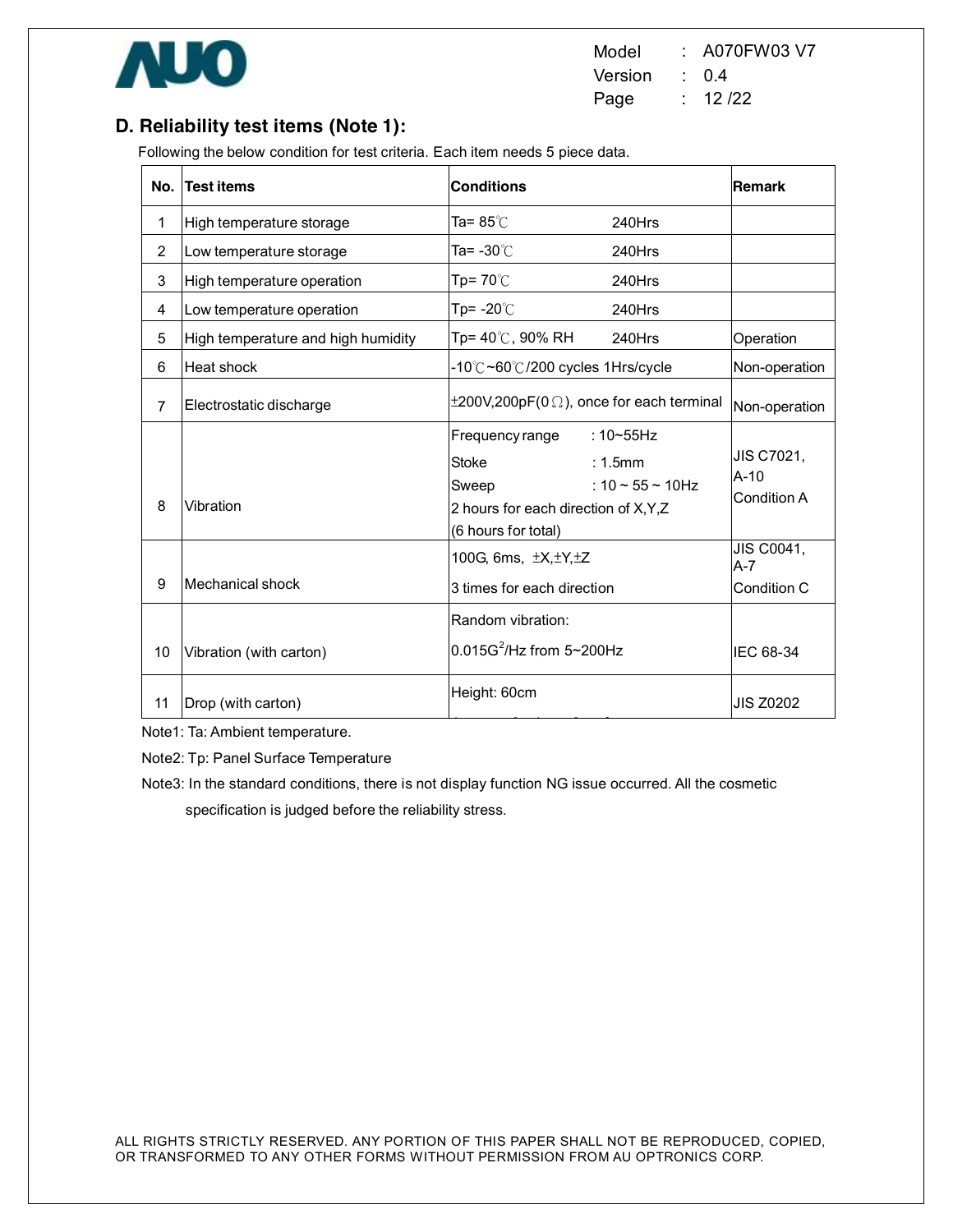

Model : A070FW03 V7 Version : 0.4 Page : 13 /22

# **E. Packing form**

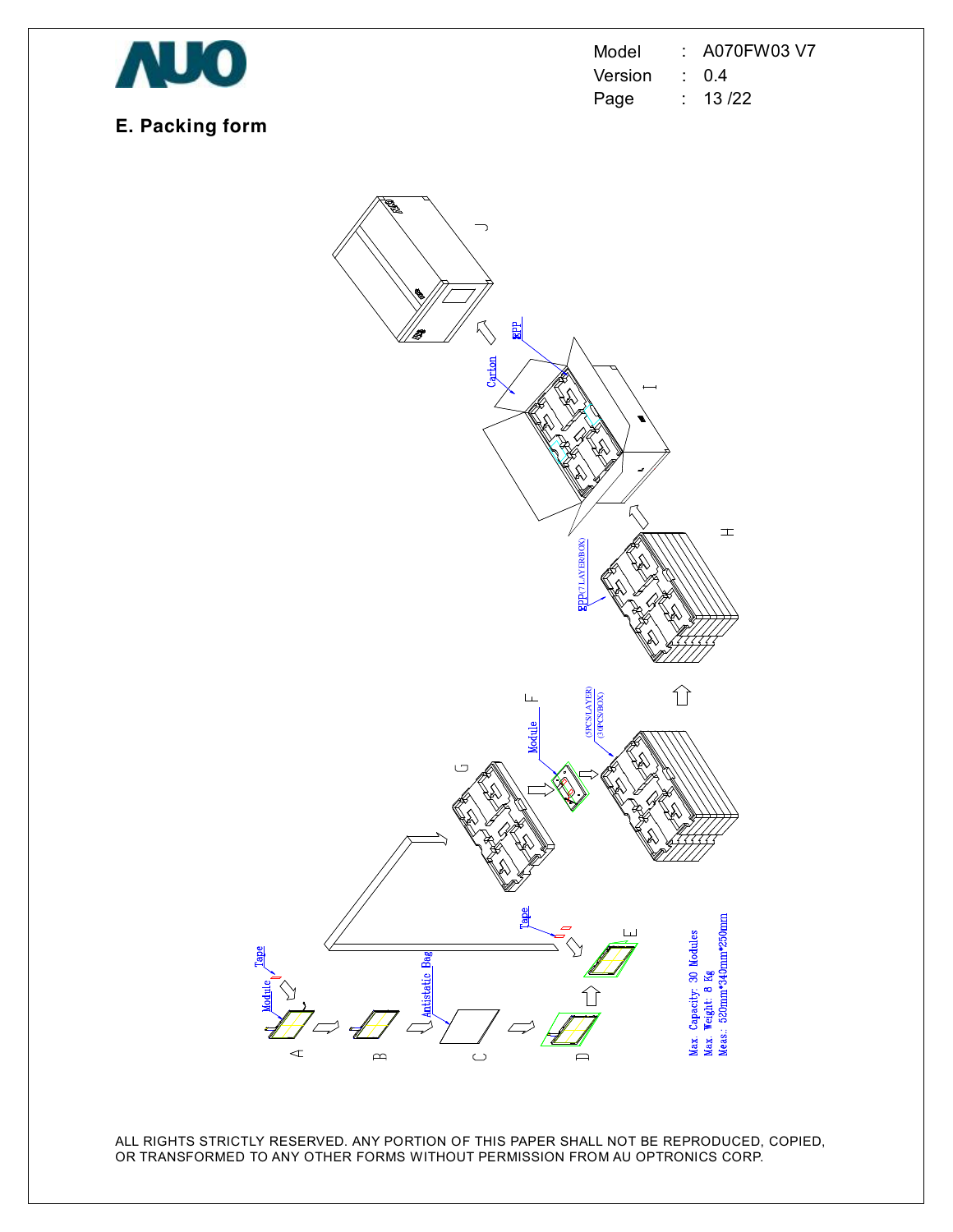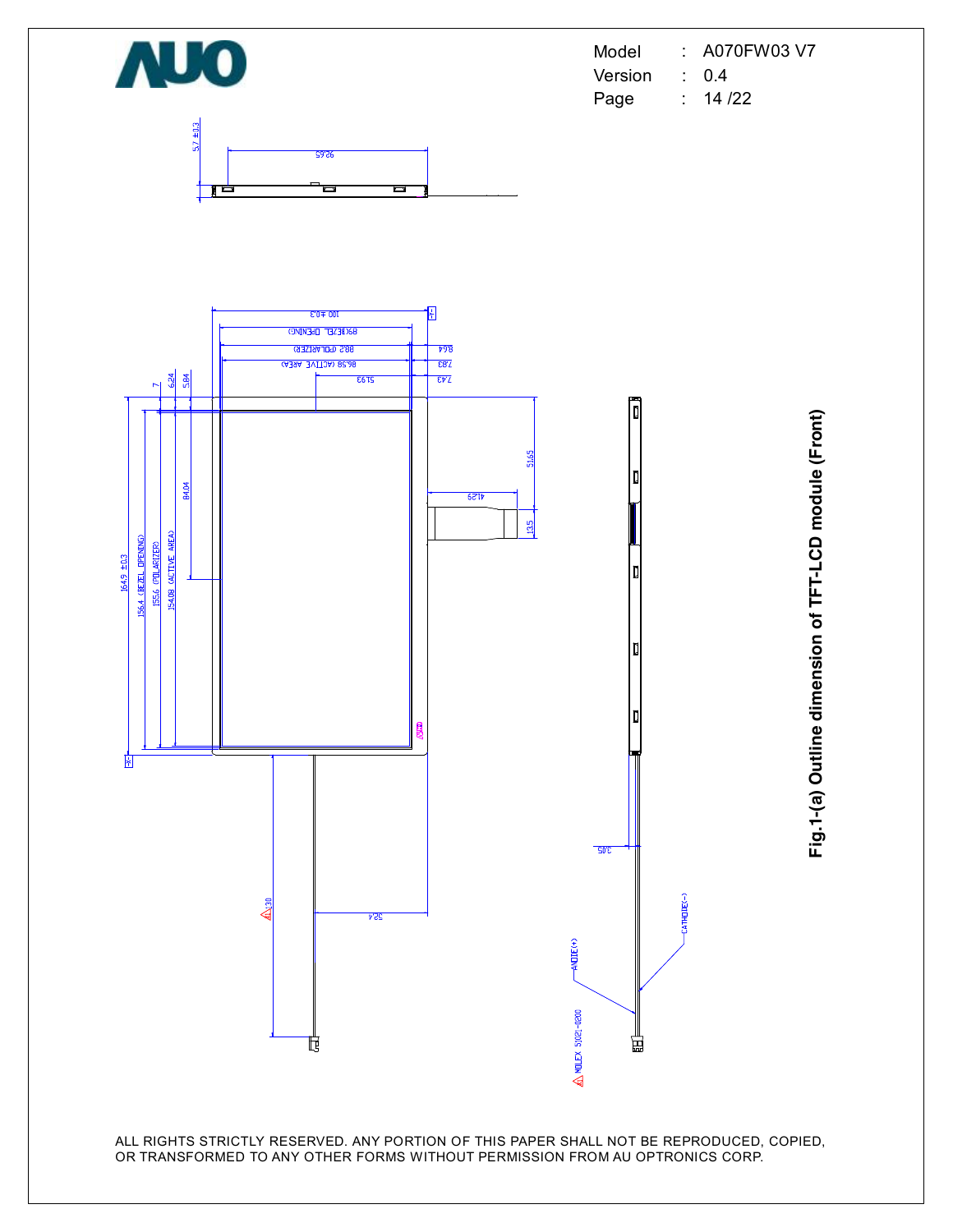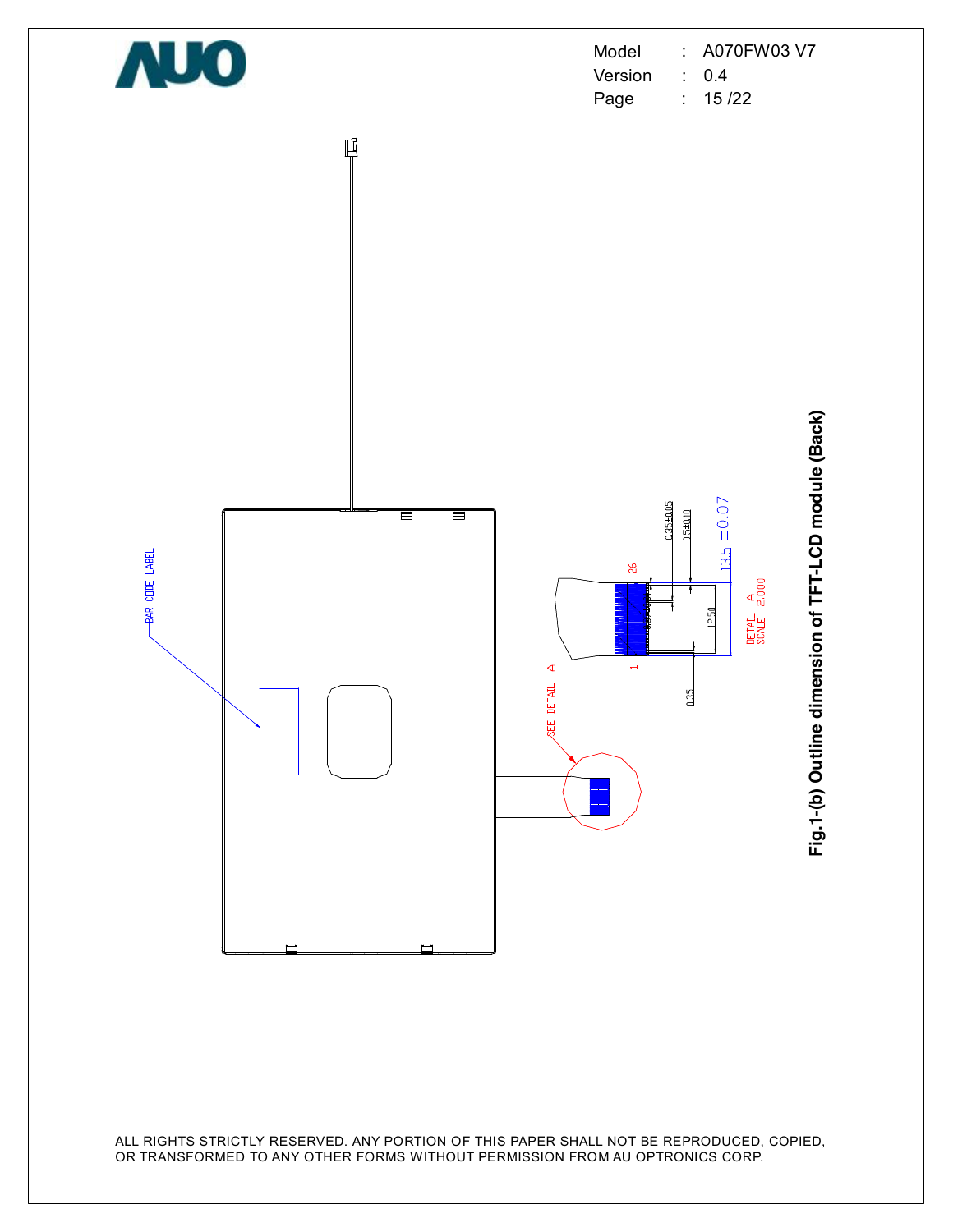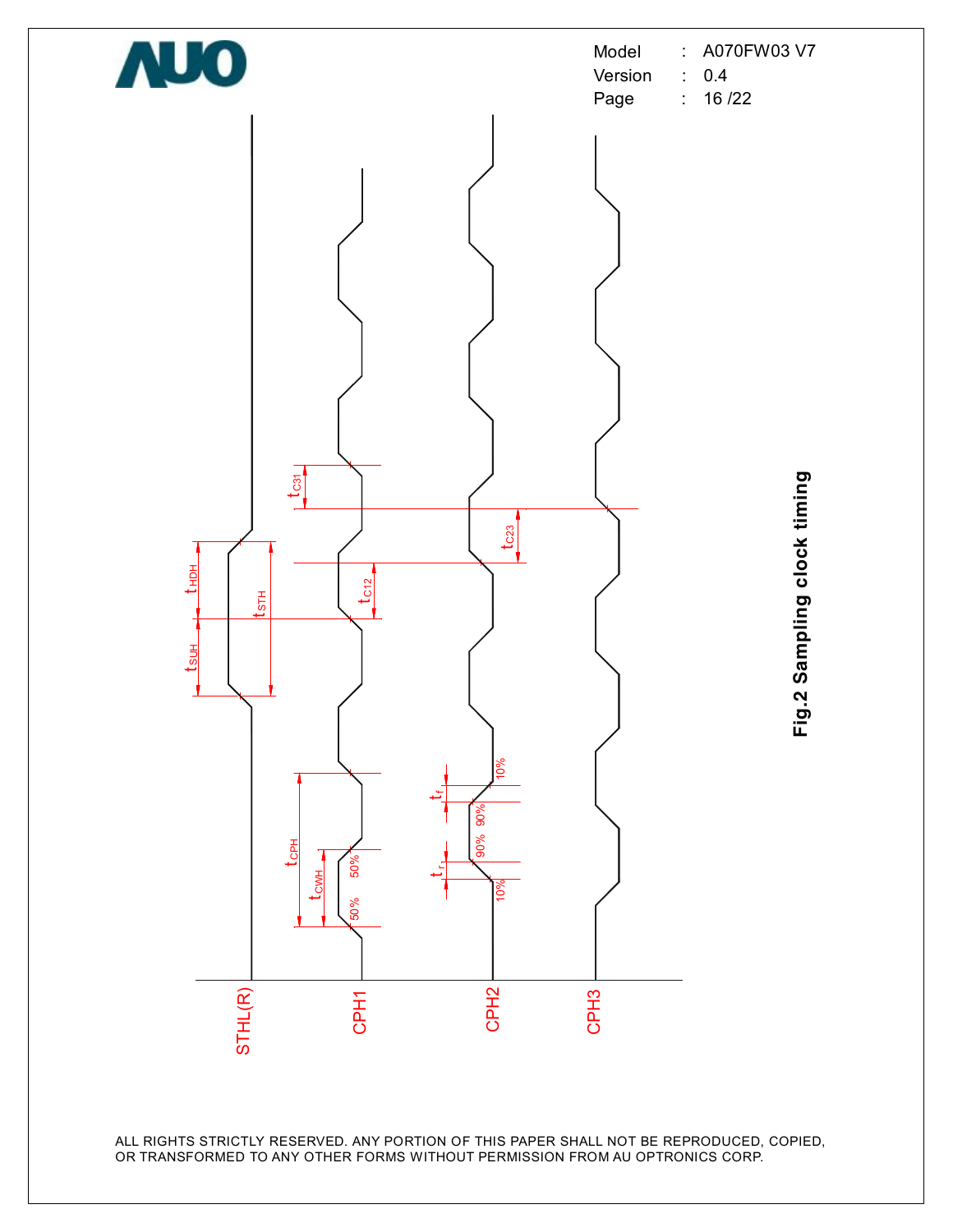

Model : A070FW03 V7 Version : 0.4 Page : 17 /22



**Fig.3 H oriz o ntal dis pla y timin g ra n**

**g e**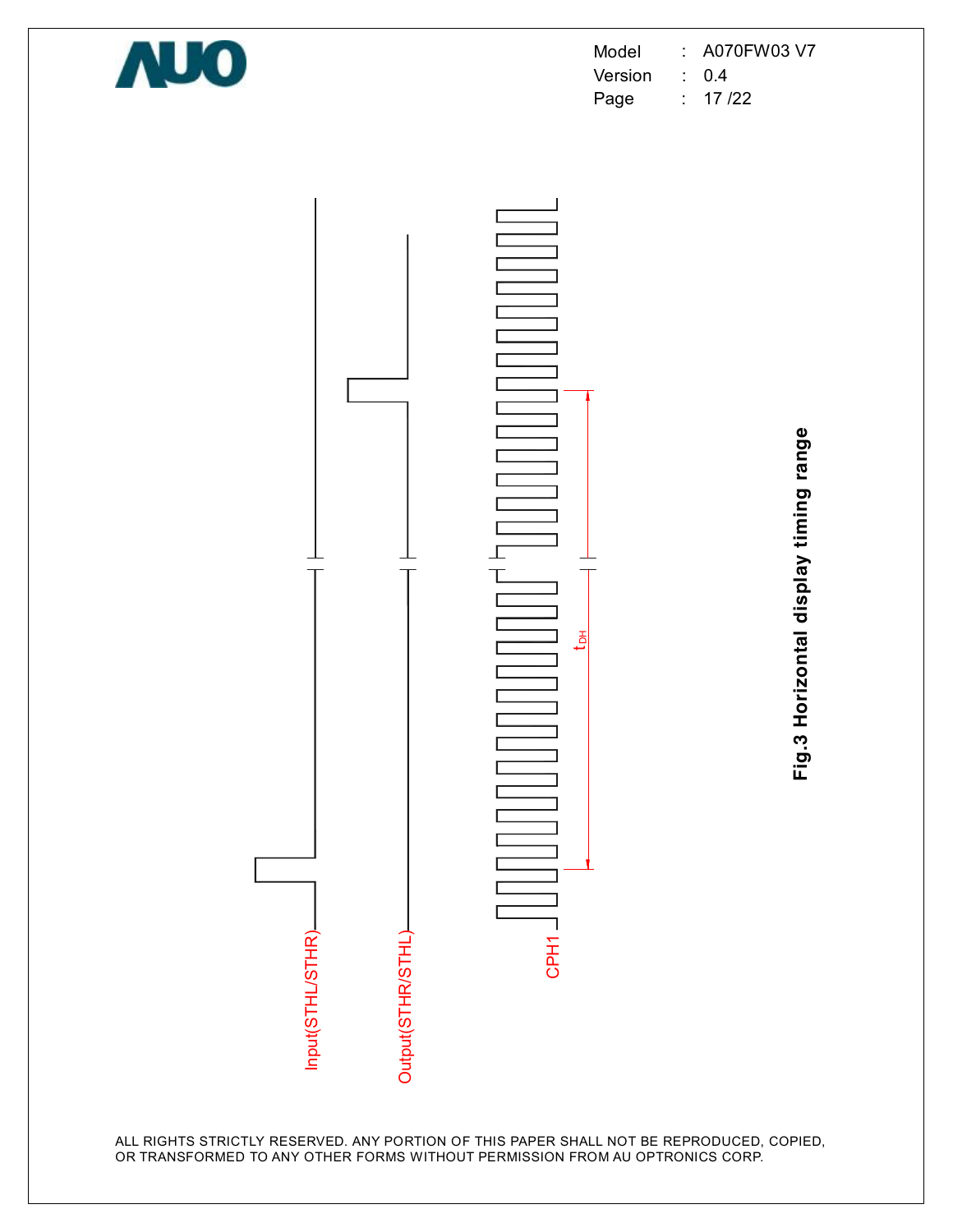

Model : A070FW03 V7 Version : 0.4 Page : 18 /22

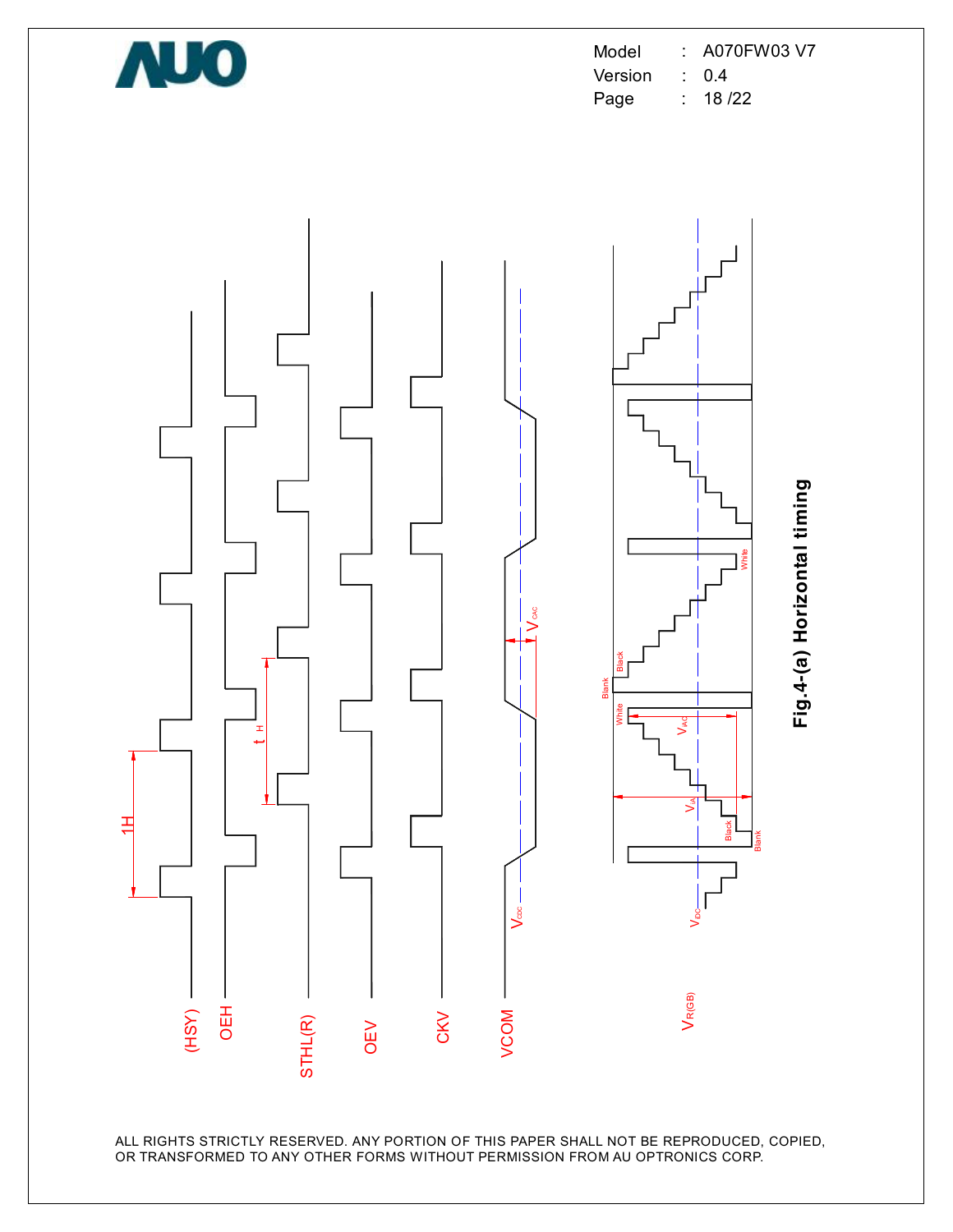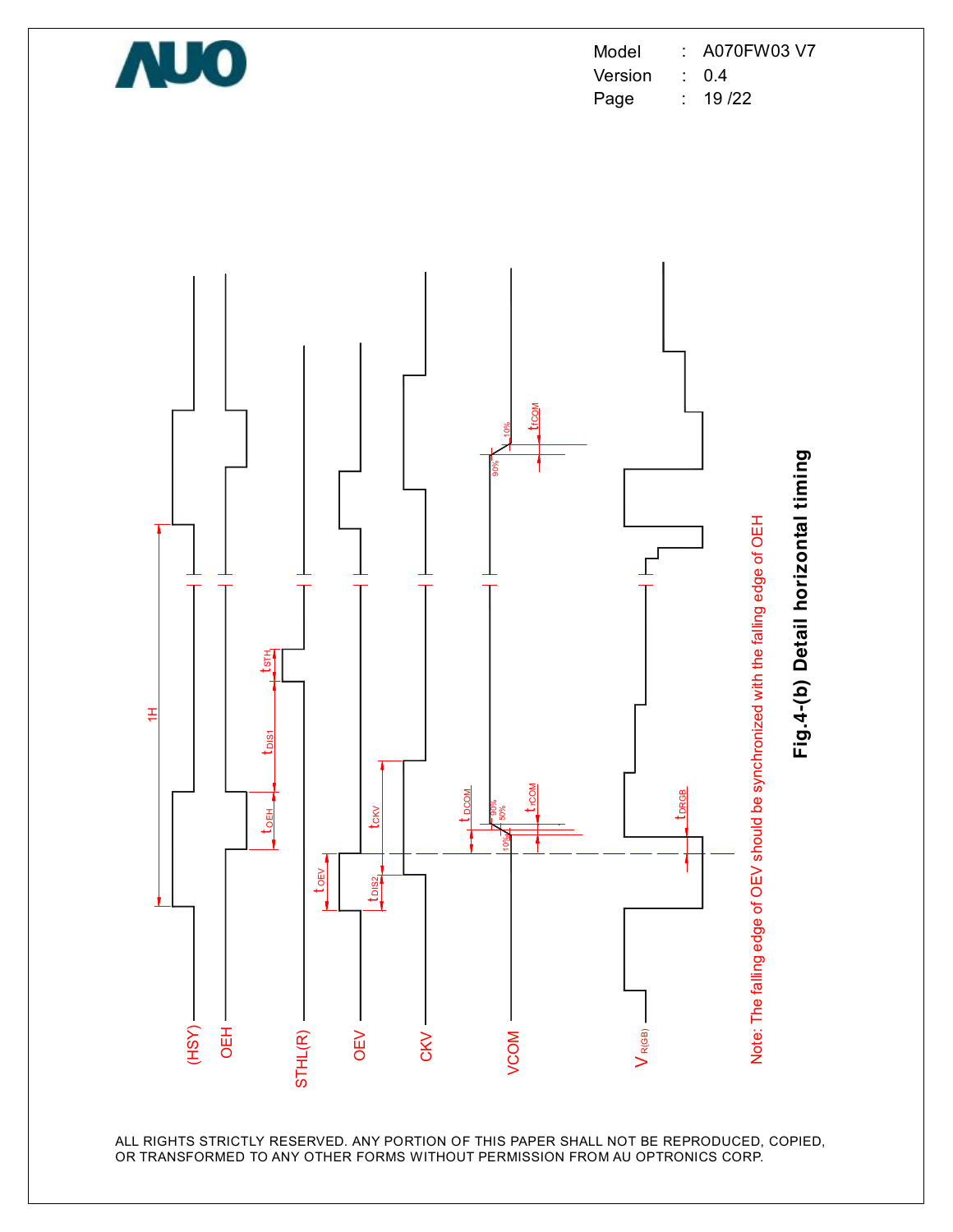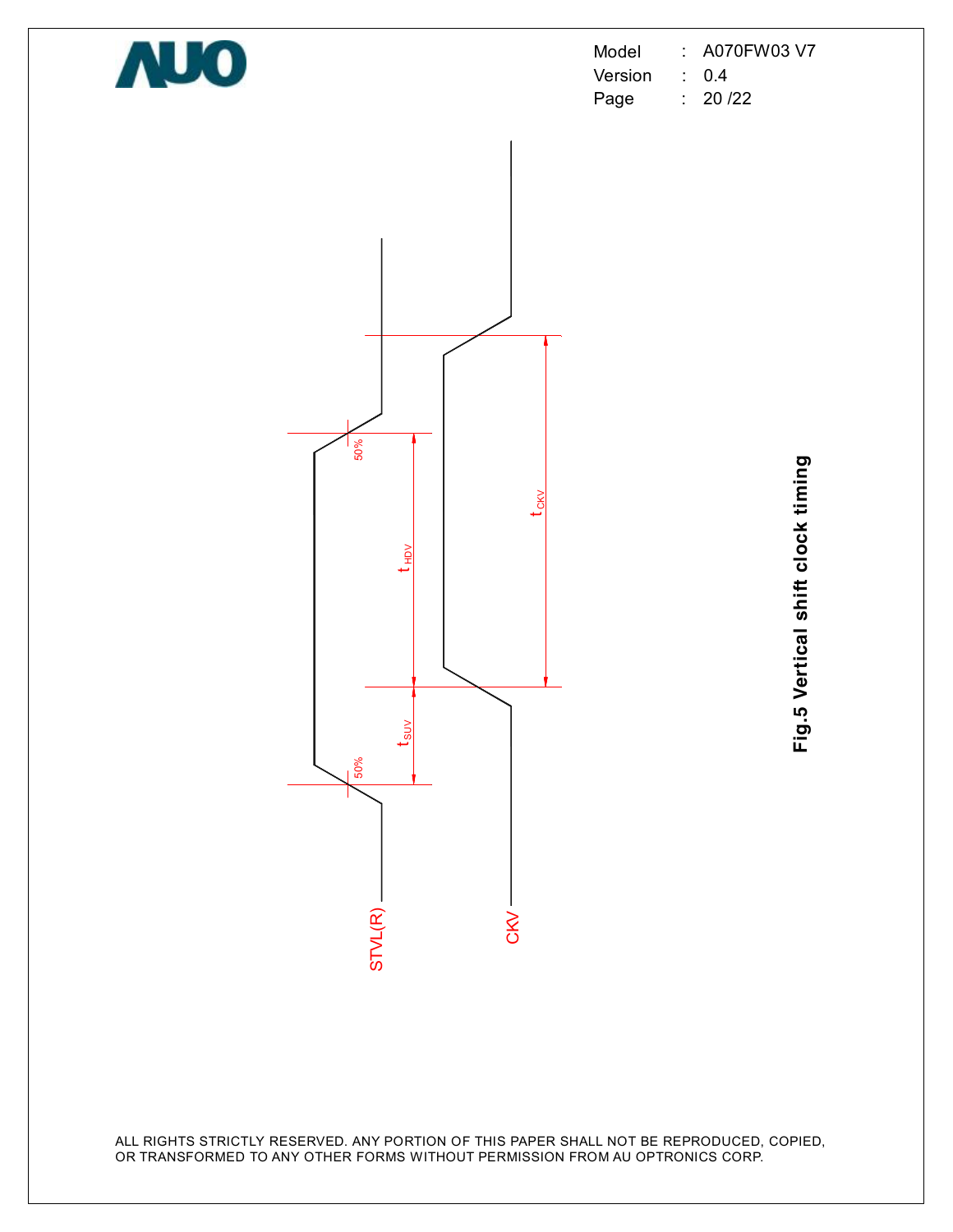

Model : A070FW03 V7 Version : 0.4

Page : 21 /22